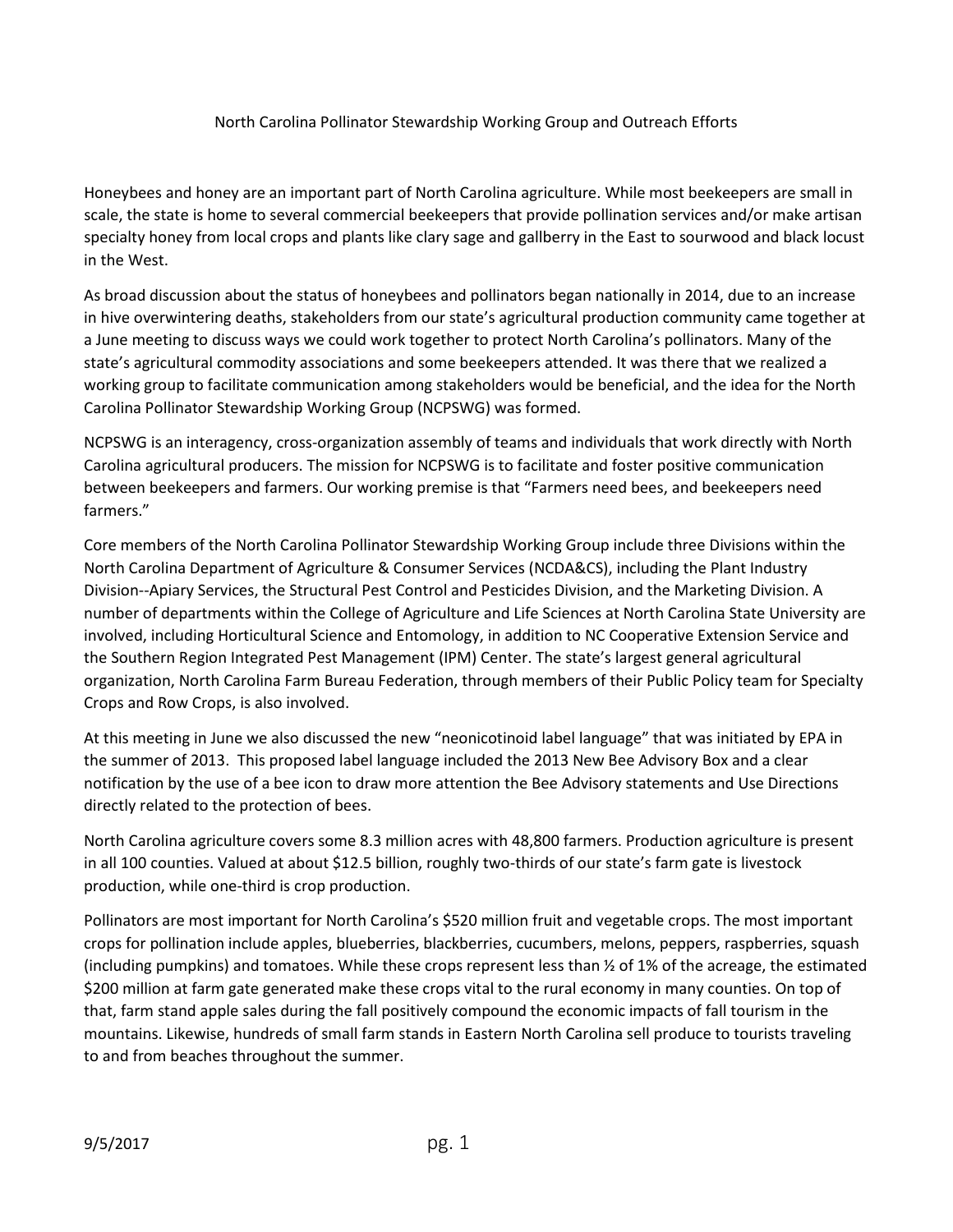Honeybees and some other pollinators may be attracted to other crops, but are not necessary for production. For instance, honeybees are attracted to, and may boost yields on, our state's 1.5 million acre soybean crop valued at \$187 million; however production is not dependent on bees for pollination. Honeybees are also attracted to flowering cotton, a \$180 million crop on 385,000 acres. Again, pollinators are not required for cotton production.

NCPSWG realized that outreach and communication with and among farmers producing crops that are directly dependent on pollinators and crops that may be attractive to pollinators is an important aspect of our work.

To help steer the efforts of NCPSWG members, we conducted outreach listening sessions in October 2014 in Greenville (Coastal Plain) and Raleigh (Piedmont) and in March 2015 in Fletcher (Mountains) to which commercial beekeepers, farmers, regulators and extension agents were invited to attend. Nearly 70 people showed up to discuss how agriculture can work together to protect honeybees.

Overwhelmingly, the attitude among both beekeepers and farmers in attendance at the meetings toward one another was positive. Both groups have understanding that honeybees are under significant pressure from a complex interaction that includes diseases and pests, loss of forage, stress and pesticides. Those farmers present that use contract honeybee pollination services spoke positively about their relationship with their beekeeper(s). Beekeepers also asserted that farmers do not set out to harm honeybees.

Beekeepers present at the meetings often reach out to farmers in their neighborhood, especially those that keep hives in a permanent location, to ensure the farmer knows the location of the hive(s). More than one beekeeper commented that dropping off a jar of honey with a business card goes a long way to fostering good neighbor relations.

NCPSWG meetings had several direct outcomes. First, the group developed an outreach plan to discuss honeybee and pollinator protection with the state's crop growers, pesticide dealers and agricultural consultants. The plan was implemented by NCPSWG members in 2015 and 2016 at dozens of meetings spanning more than six months across the entire state. PowerPoint presentations developed by NCDA&CS Pesticide Division includes basic information on honeybee and pollinator protection and the new neonicotinoid bee language on pesticide labels that everyone could adapt to their audience.

Based on the NCPSWG meetings in 2015, we developed a series of brochures to facilitate communication with target audiences. Content was based on similar communication from Mississippi's Honeybee Stewardship Program. NCPSWG's "*Know Your….*" brochures are used by working group members as a handout during presentations. They are also distributed to target audiences at trade shows, expos and through County Farm Bureaus, among other locations. Most of the brochures were printed with funding provided by the Pesticide Environmental Trust Fund as approved by the NC Pesticide Board. To date, thousands of these brochures have been distributed to various bee chapters and other organizations. They may be found at <http://www.ncagr.gov/pollinators/> under the appropriate tab (Beekeeper, Homeowner, & Farmer) or individually at the url's listed below.

The NCPSWG "*Know Your…*" Brochure series includes:

• *Know your Beekeeper for Farmers*, http://ncagr.gov/spcap/bee/documents/KnowYourBeeKeeperforFarmers\_000.pdf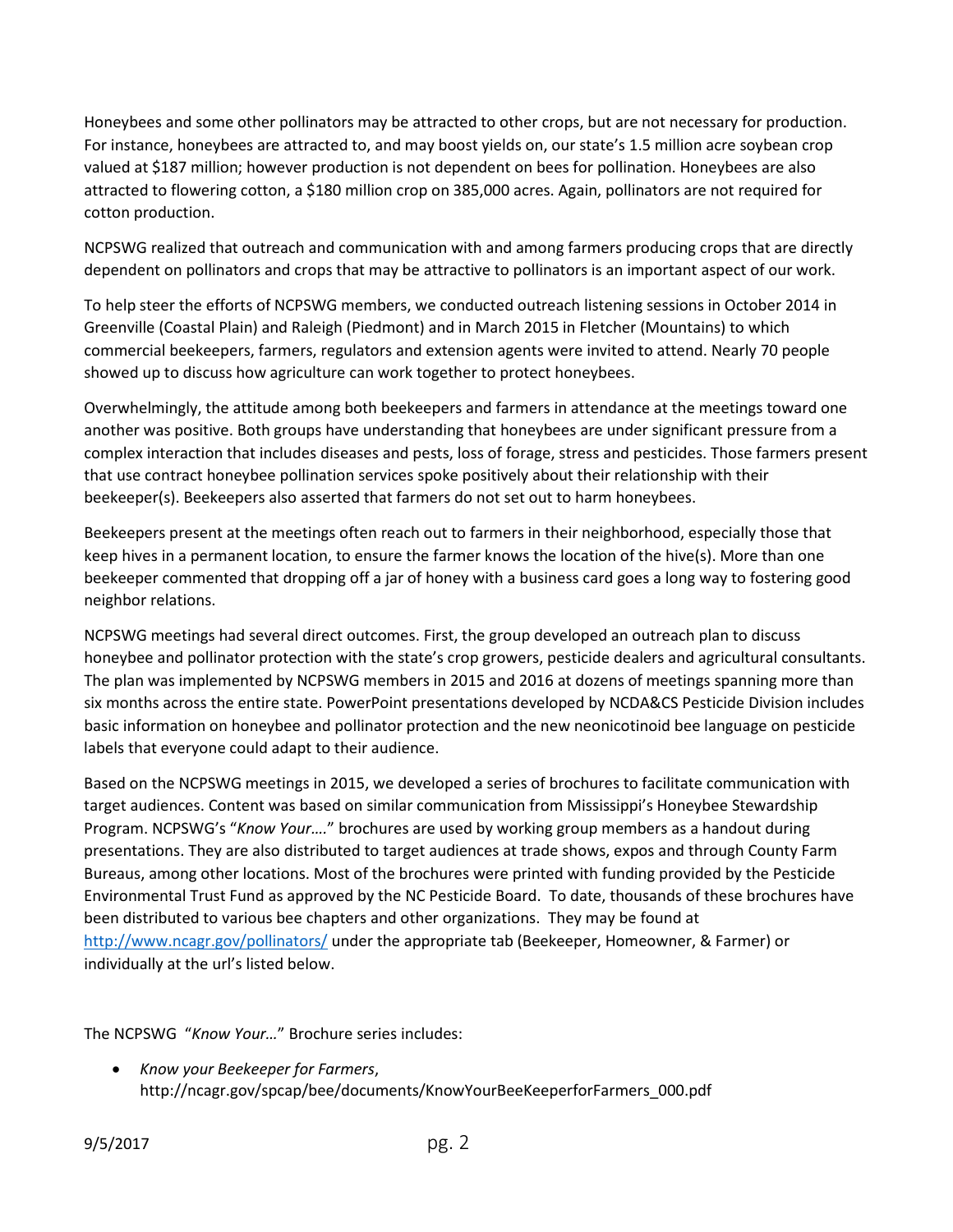- *Know your Farmer for Beekeepers*, http://ncagr.gov/spcap/bee/documents/KnowYourFarmerforBeeKeepers\_000.pdf
- *Know your Beekeeper for Landscapers*, http://ncagr.gov/spcap/bee/documents/KnowYourBeeKeeperforLandscapers\_000.pdf
- *Know your Landscaper for Beekeepers*, http://ncagr.gov/spcap/bee/documents/KnowYourLandscaperforBeekeepers.pdf
- *Be Aware of Pollinators for Homeowners,* http://ncagr.gov/spcap/bee/documents/beehomeowner.pdf

#### NCDA&CS Outreach and Surveys

In February 2015, NCDA&CS began its extensive outreach to local bee chapters and the North Carolina State Beekeepers Association (NCSBA) meetings. In the early meetings, we discussed the new neonicotinoid label language, the bee advisory box, the Presidential Memorandum – Creating a Federal Strategy to Promote the Health of Honeybees and Other Pollinators, and State Managed Pollinator Protection Plans (MP3). During these meetings, we also discussed parts of other state plans that would seem appropriate for NC.

To better design NC's MP3 and to update the requirements for notifying Registered Apiaries, we began an extensive survey of beekeepers and applicators across the State. The survey was used to measure responses of several questions addressing the type of notification preferred for pesticide applications, the feasibility of flags to denote pollinator protection areas, and whether they preferred a voluntary registration system or a mandatory system to aid in pesticide notification. The survey questions are listed below:

- 1) Do you consider yourself a:
	- ◯ Commercial Beekeeper ◯ Hobby Beekeeper
- 2) Do you contract hives out for pollination?
- 3) How many hives do you maintain?
	- $\Box$  1-5  $\Box$  6-10  $\Box$  11-25  $\Box$  26-100  $\Box$  >100
- 4) Would you voluntarily submit your apiary's GPS location to be included on a website to allow growers to identify your hive locations and notify you of possible insecticide applications?
- 5) Would you allow NCDA&CS Staff to collect the GPS Points for submission to a website to allow growers to identify your hive locations and notify you of possible insecticide applications?
- 6) Would you support a mandatory apiary registration process that would gather GPS Points for submission to a website to allow growers to identify your hive locations and notify you of possible insecticide applications?
- 7) Do you think the bee flag awareness program is a sufficient means of identifying apiary locations for pesticide application notification?
- 8) What other means of notification would be acceptable?
	- □ Phone Call The F-Mail/Text Message
		- Oral Notification **Note 1** | Note left at residence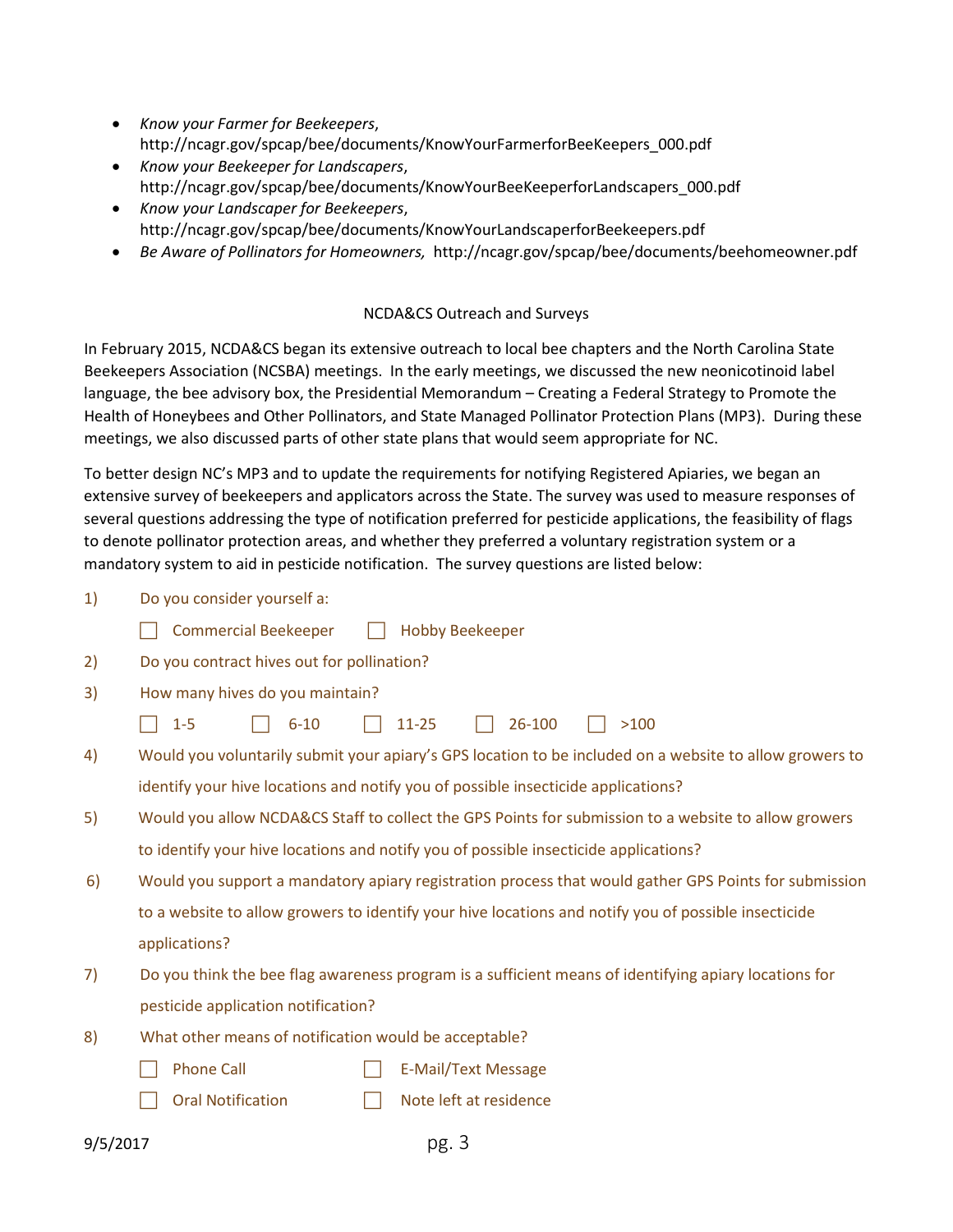#### 9) Do you have any other ideas concerning pollinator protection initiatives for NC?

A survey was also created for growers to track their preferences of types of notification and method of denoting pollinator awareness zones. We also asked questions about their awareness of pollinator protection labeling and apiaries in their area. The grower questions are listed below:

- 1) Are you aware of the new pollinator protection labels on certain insecticides, such as the neonicotinoids (See examples listed below)?
- 2) Do you contract with beekeepers for pollination services?
- 3) Do you have hobby beekeepers on or near your farm to pollinate crops or produce honey?
- 4) What method would you prefer to assist you in identifying "pollinator awareness zones" near your crops?
	- $\Box$  A flag used by the beekeeper  $\Box$  Website with a bee icon for each location
- 5) What means of notification would you be willing to use to notify beekeepers of upcoming insecticide applications that may be toxic to bees?
	- $\Box$  Phone Call  $\Box$  E-Mail/Text Message
	- Oral Notification Note left at residence
		-
- 5) Do you have any other ideas concerning pollinator protection initiatives for NC?

Both surveys were placed on the NCDA&CS Webpage, and were advertised in press releases. To encourage discussion and response from beekeepers, the beekeeper questions were inserted into PowerPoint presentations and responses were gathered with TurningPoint response clickers. Overall, we had good response to the surveys with 984 responses from beekeepers and 94 responses from growers. Beekeepers had a greater response to the survey due to two NCSBA Conferences and local chapters who meet monthly (many chapters filled in surveys and mailed them in) plus NCDA&CS Staff attended 16 county chapter meetings in addition to a greater response to the on-line survey. During the period of the survey from February thru the summer months, we did not have grower meetings scheduled which generated less activity for growers.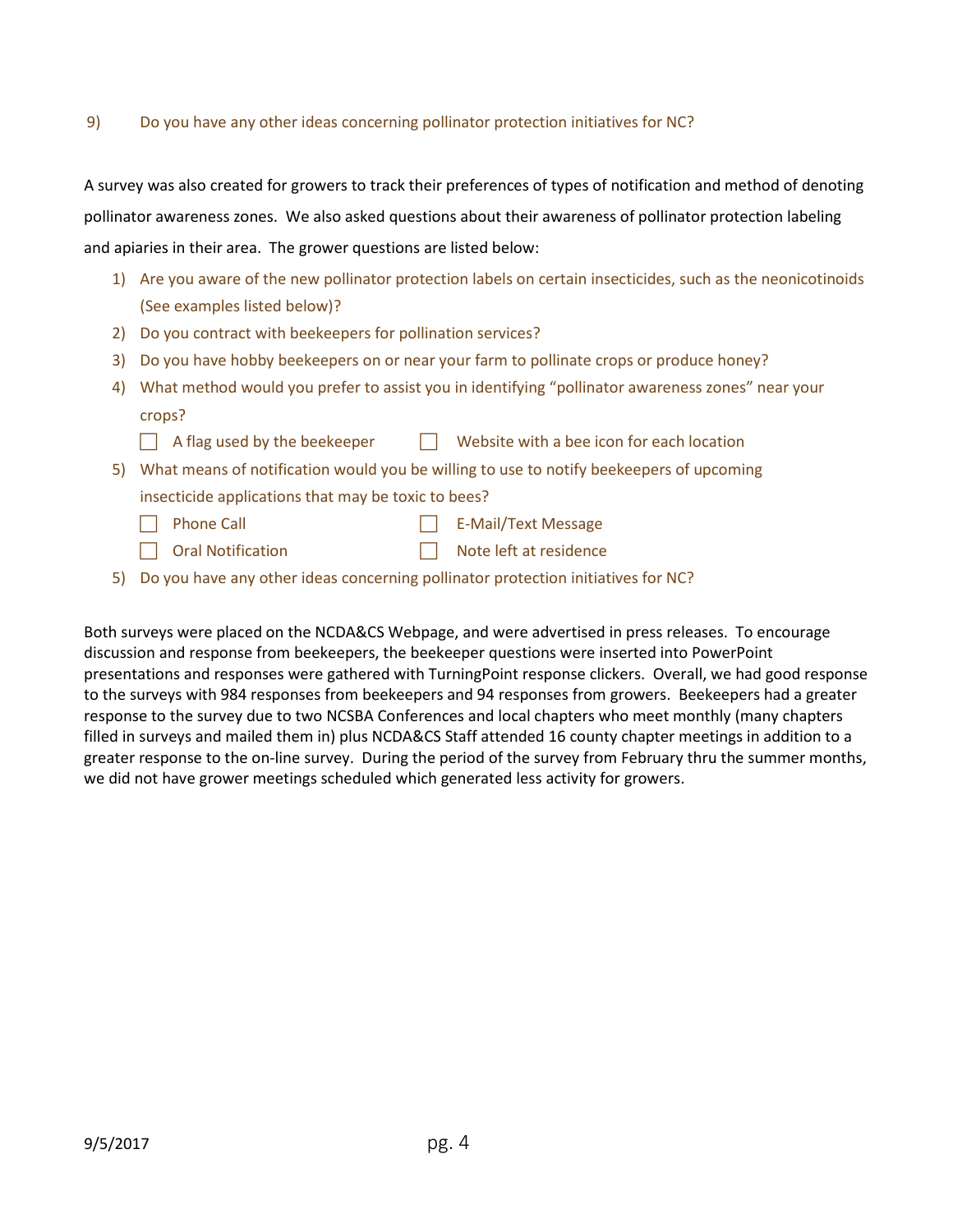# Beekeeper Response Summary:



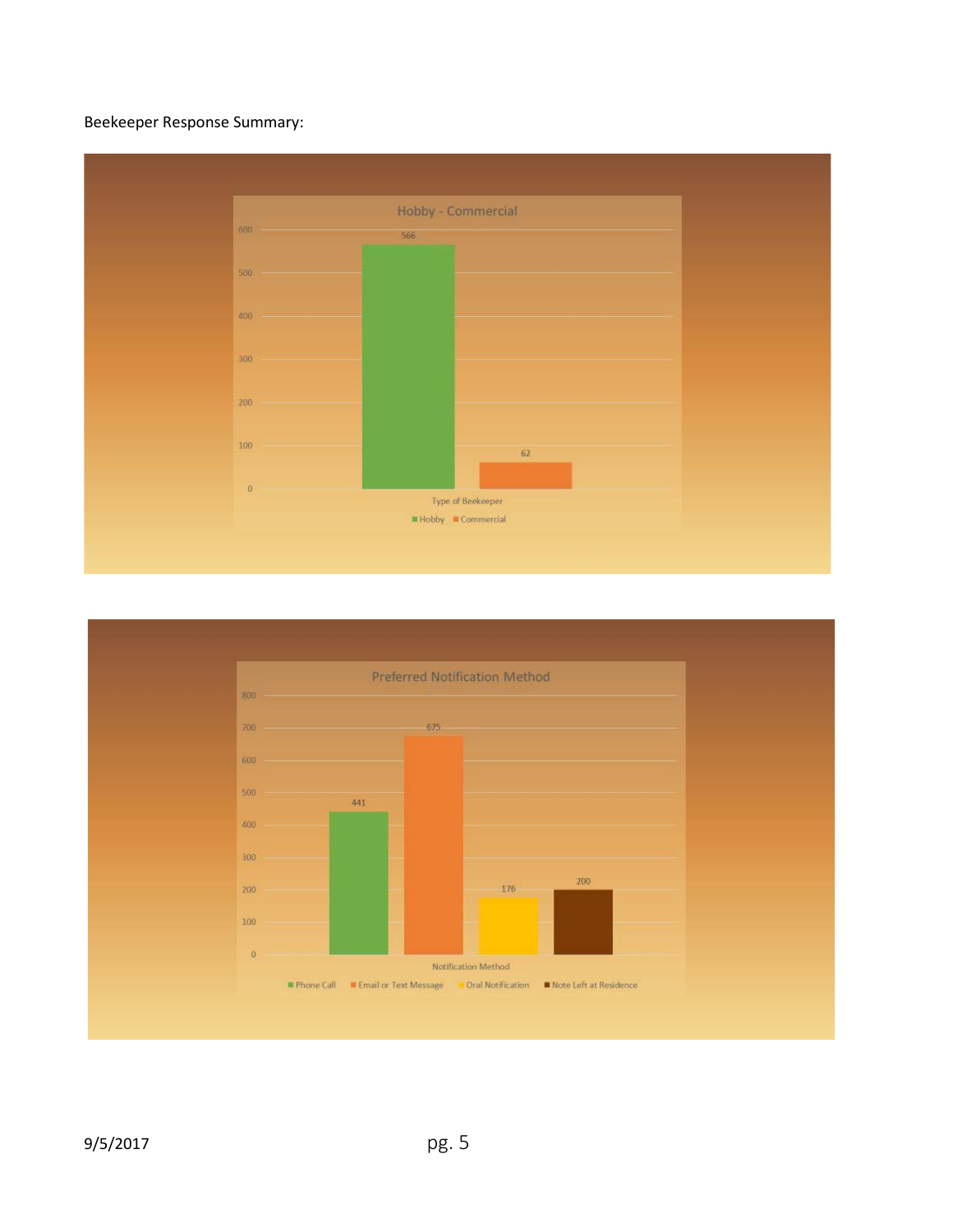

# Grower Response Summary:

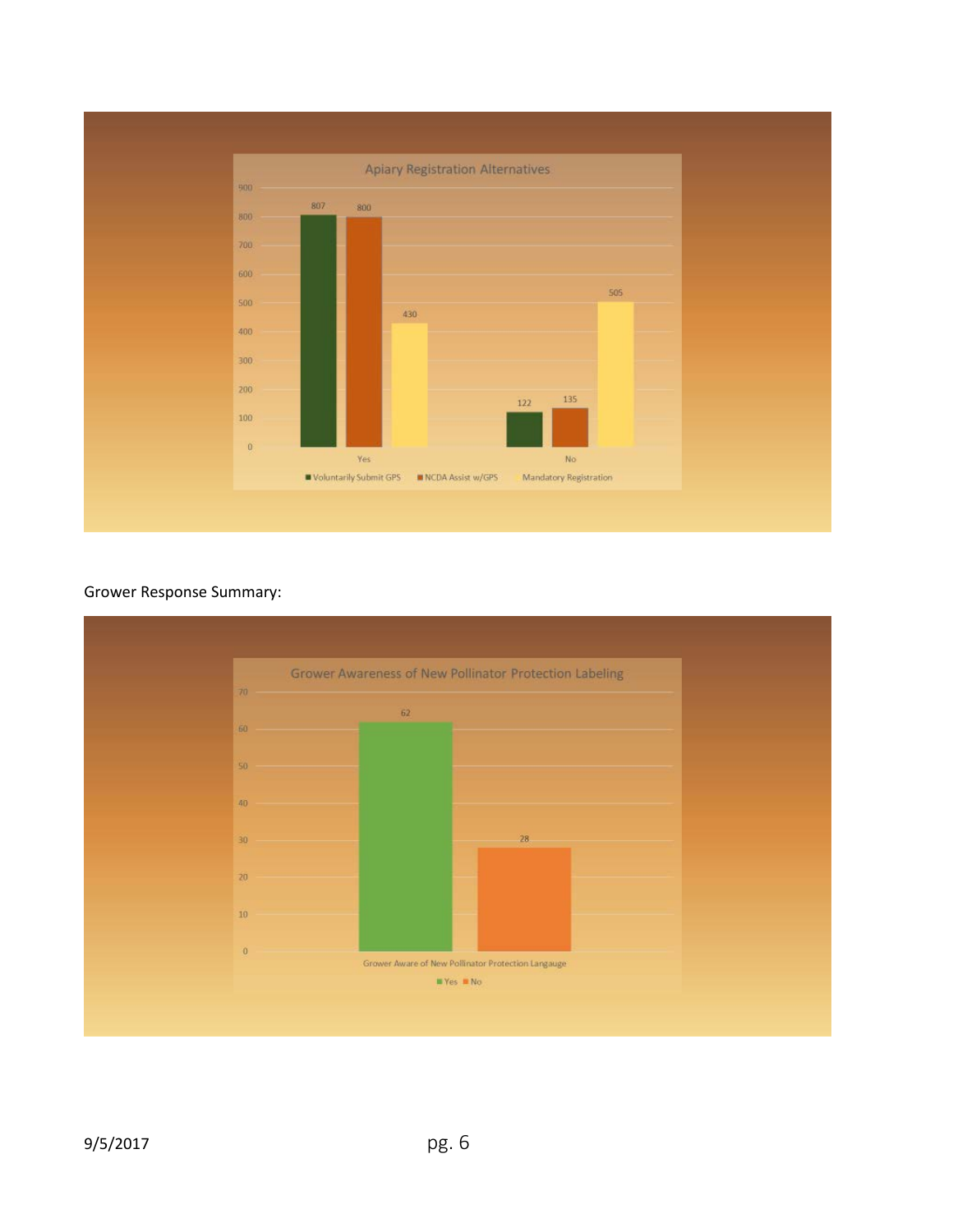

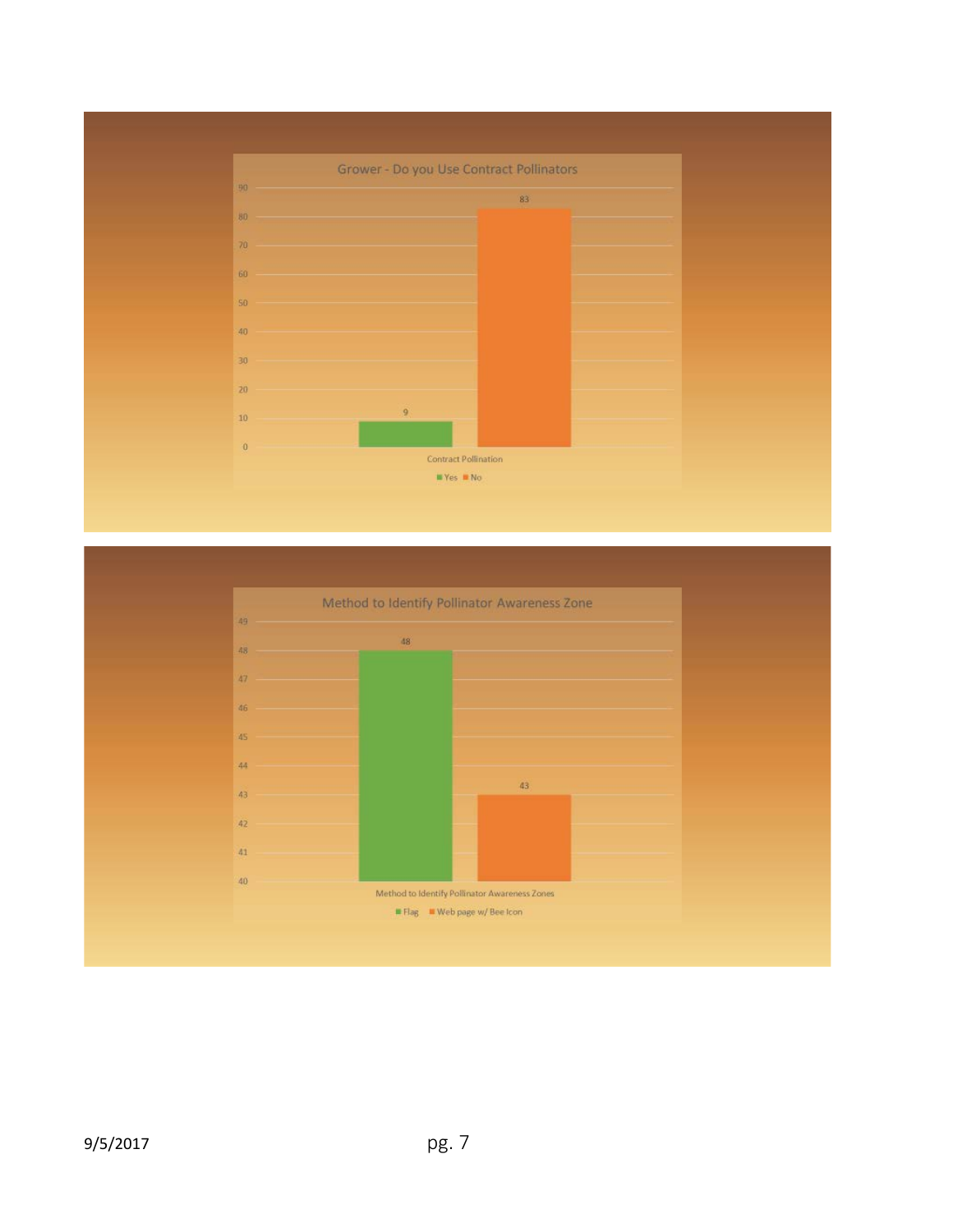

In summary, the beekeepers surveyed were 90% hobbyist and 10% commercial. Beekeepers preferred a voluntary registration of apiaries (86%) over a mandatory registration. Less than 14% of those surveyed supported a mandatory registration. Beekeepers also preferred email or text notification method for pesticide applications (45%), followed by phone call (30%), note left at residence (13%), and oral notification was the least preferred (12%) (percentage of all responses given – surveys could have multiple choices).

The grower's survey showed that most of the farmers were aware of the new pollinator protection labeling at 68%, and about 10% used contract pollinators. There was no clear preference for the method of identifying pollinator awareness zones for farmers with a flagging method slightly ahead at 53% and a web based bee icon at 47%. Growers seemed to prefer a more personal notification for pesticide applications. Their preferences were phone call, followed by email and text. A note left at the residence was the least preferred method.

At the county bee meetings, we discussed portions of other state's pollinator protection plans. Most beekeepers did not prefer a flag as the stand-alone method for awareness, and they did not particularly care for the black and yellow striped flag. They preferred something that more clearly denoted bees. Beekeepers seemed to prefer the FieldWatch BeeCheck Flag over other alternatives. Bee flags and signs may be purchased from the FieldWatch website<http://www.fieldwatch.com/> after registering as a beekeeper or producer of a specialty crop. Currently flags cost \$9.00 and signs cost \$12.00. Local bee chapters may order in bulk to save on shipping cost if a registered user of FieldWatch orders the signs and flags.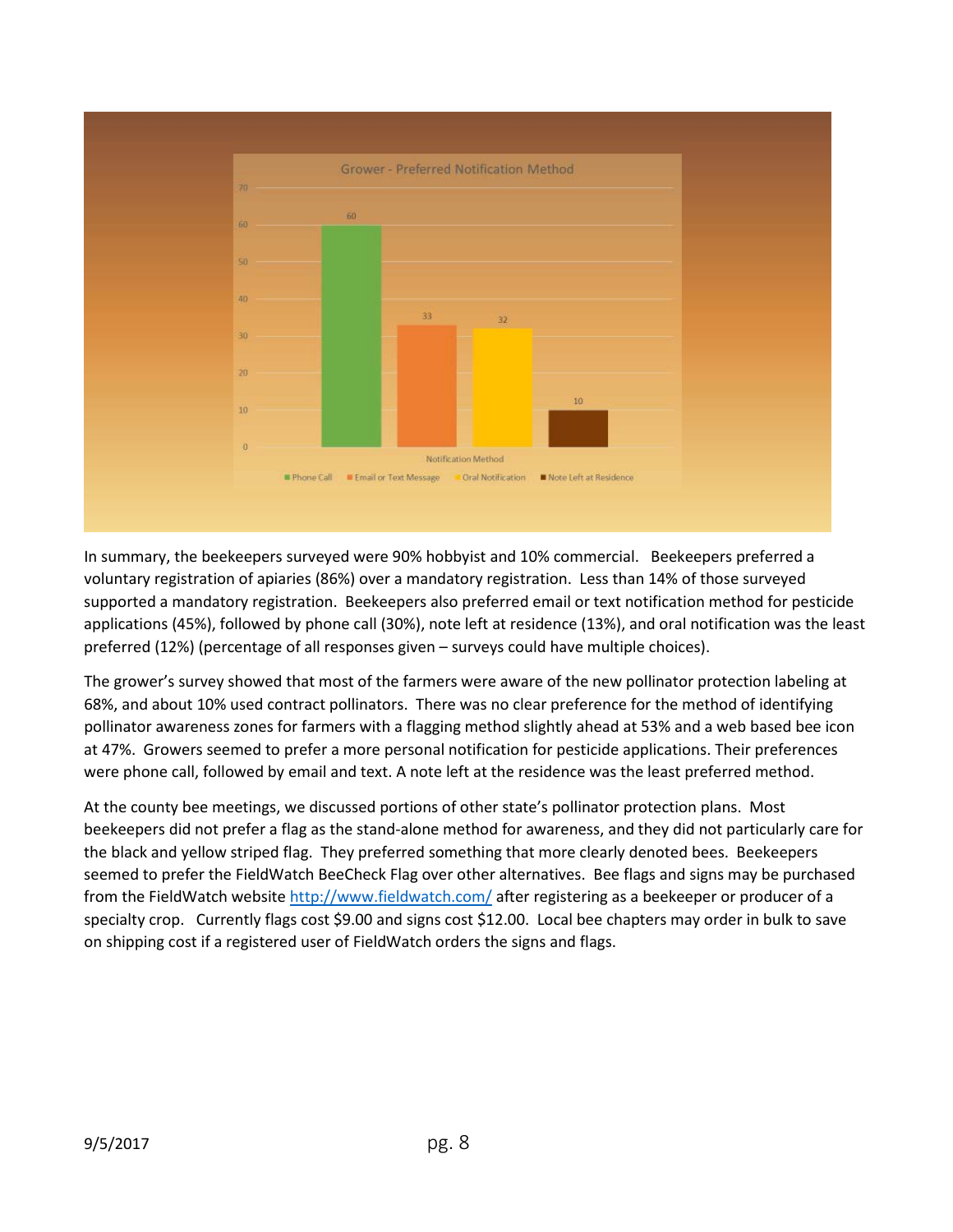



The new section now reads with the updated portions in red:

02 NCAC 09L .1009 NOTIFICATION OF APIARIES

designation. Based on the survey results and the request of North Carolina Dept. of Agriculture and Consumer Services, in January 2016, the North Carolina Pesticide Board adopted changes to the "Notification of Apiaries" section found at 02NCAC 09L .1109. This section was somewhat outdated as it had not been updated since January of 1985. In the new changes, the NC Pesticide Board extended the notification area to a one mile radius instead of ½ mile, required notification in no less than 48 hours prior to application (to coincide with new EPA labeling requirements) instead of the prior 24 hours, and added digital communication to the notification methods to include electronic mail (email) and instant messaging.

Prior to the use of FieldWatch and BeeCheck, North Carolina only had one type of Apiary Registration, which is carried out in coordination with the Apiary Services Section of the Plant Protection Division and the Pesticide Section of the Structural Pest Control and Pesticides Division. Notification from the grower is mandatory, when they contract with an aerial applicator to apply any product labeled as toxic to bees within the notification area of any "registered apiary". Within this registration system, the Apiary Section mails a list of all registered apiaries to all aerial applicators, aerial contractors and apprentices licensed in North Carolina on a quarterly basis. In addition, the Pesticide Section notifies all farmers listed on the "Apiary Registration Form" plus any certified applicator that we can visually denote within 3 miles of the apiary. Now with the use of FieldWatch and BeeCheck, the Pesticide Section also adds any registered apiaries to the BeeCheck map with a red skep

# Apiary Registration in North Carolina

participated in over 70 events since 2015, including NC State Beekeepers Association Conferences, local bee chapters, county pollinator events, field days and others. If you would like for someone from the Section to attend your County Bee Chapter, please contact the Section at (919) 733-3556. We would be glad to discuss our pollinator protection efforts, EPA's current pollinator protection strategy and labeling requirements, bee kill investigation process, and many other topics.

NCDA&CS Pesticide Section has continued an extensive pollinator protection outreach schedule. We have

#### *BeeCheck flag offered by FieldWatch*

*Bee flag used by other States*

www.fieldwatch.com

*Plastic corrugated sign offered by FieldWatch*



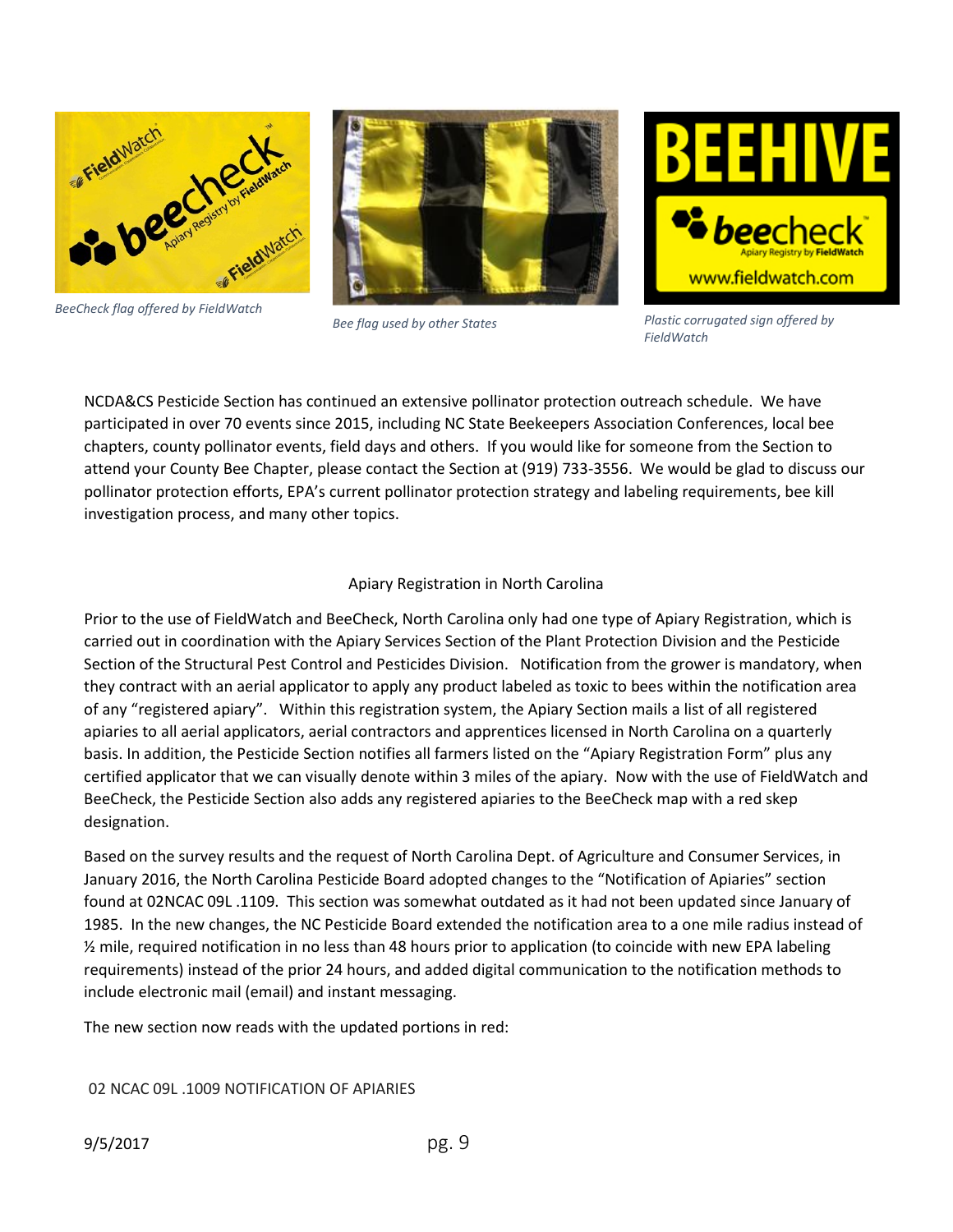Any person who hires the services of an aerial applicator to apply a pesticide labeled as toxic to bees, shall notify, based on available listings of registered apiaries, the owner or operator of any registered apiary located within one mile of the target area not less than forty-eight (48) hours nor more than ten days prior to the beginning of a single application or a seasonal spray schedule, giving the approximate time of day of application and type of pesticide to be used. Notification may be either oral or written. Notification for the purposes of this Paragraph is defined as follows:

- 1) written communication by:
	- (a) U.S. mail,
	- (b) Notification left at residence, or
	- (c) Notification left at alternate as designated on the honeybee registration list.
- (2) oral communication by:
	- (a) telephone,
	- (b) personal communication, or
	- (c) verbal communication with an alternate as designated on the honeybee registration list.
- (3) digital communication by:
	- (a) electronic mail (b) instant messaging

The Pesticide Section will distribute new registrations of beekeepers and their alternates by U.S. mail on the first of each quarter (January 1, April 1, July 1, and October 1) to all farmers growing crops within one mile of the apiaries that are identified on the "Apiary Registration Form" of the Plant Industry Division. The list of revised registered apiaries will become effective on the fifth day of the first month in the quarter stated in this Rule. The registration of apiaries shall be effective for the calendar year that they are registered.

# FieldWatch Comes to NC

Also, based on the early findings of the survey, The Pesticide Section sought out web-based voluntary registration mapping systems. There was much discussion about constructing a NC-only website, but in the end, it seemed that FieldWatch was the best selection, plus it also offered a specialty crop registration. In July of 2015, the NC State Beekeepers Association approved of the FieldWatch selection as did the NCPSWG. In September of 2015, the NC Pesticide Board granted funding thru the Pesticide Environmental Trust Fund to purchase the FieldWatch software and to aid in publication and outreach for NC Pollinator Protection Efforts. On April 4, 2016, North Carolina became the 13<sup>th</sup> state to become a member of FieldWatch.

FieldWatch is a non-profit company that promotes communication between producers of specialty crops, beekeepers and pesticide applicators in support of ongoing stewardship activities. DriftWatch™and BeeCheck™ are programs of FieldWatch and are FREE voluntary mapping tools that connect pesticide applicators, beekeepers and specialty crop growers to promote awareness and stewardship activities on the ground. DriftWatch is not intended to be a crop registry for homeowners or sites less than half an acre. You can add bees as a crop in DriftWatch. However, beekeepers with no specialty crops are encouraged to use BeeCheck to map their hives.

These sites feature an easy-to-use Google Maps™ interface that clearly shows pesticide applicators the locations of registered areas so they can utilize the information in their ongoing stewardship activities before they spray. It's important to remember that the lines on the maps are not property lines; they merely indicate approximate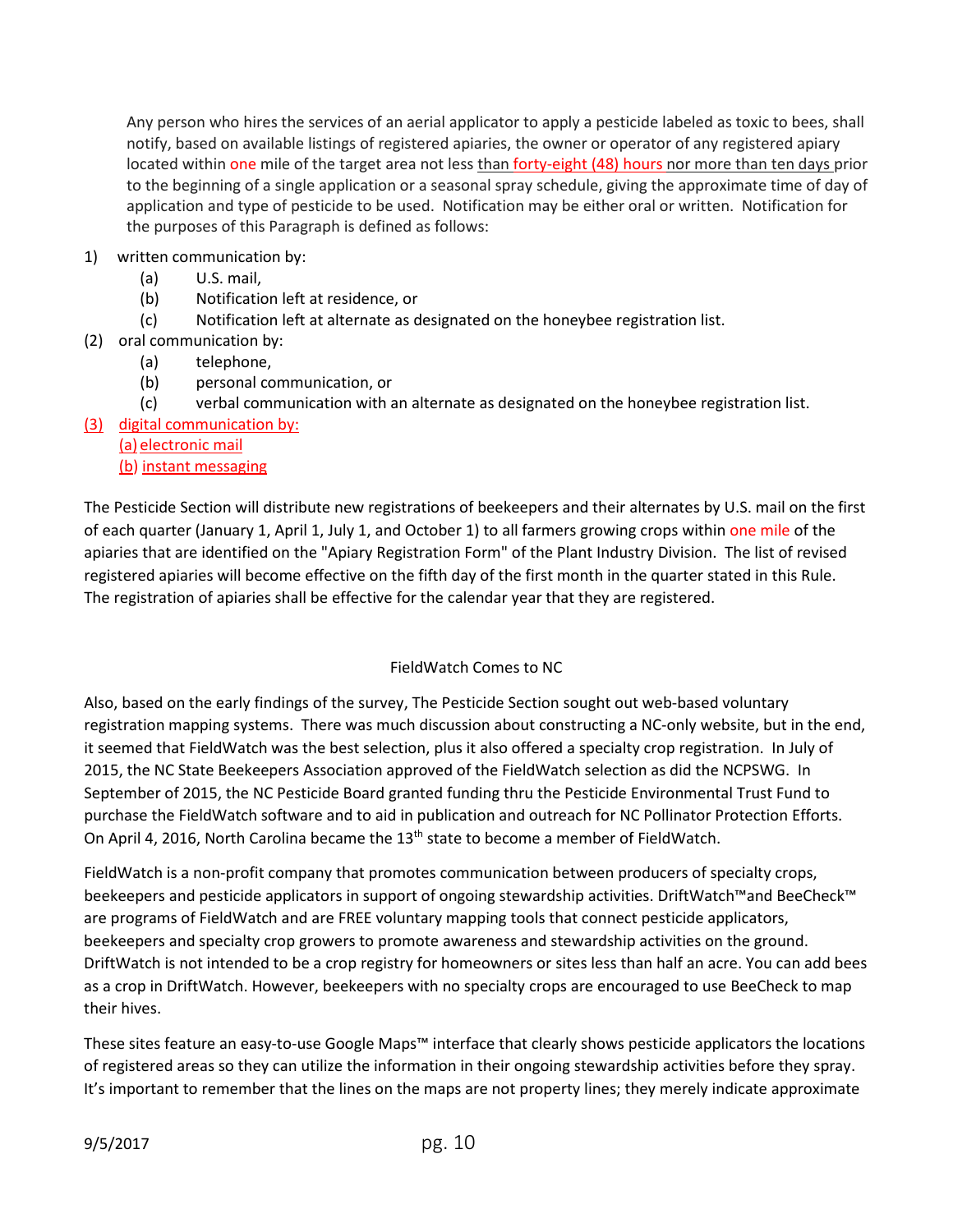positions of specialty crops and beehives submitted from the agricultural producer.

DriftWatch was designed by the Purdue University Agricultural and Biological Engineering Department with input and support from Purdue University Cooperative Extension. It launched in 2008 and has been very well accepted by the growers and applicators in the mid-west. It is now operated by FieldWatch, Inc, a non-profit company created in collaboration with interested agricultural stakeholder groups.

Commonly Asked Questions About FieldWatch:

#### What is FieldWatch?

FieldWatch, Inc. is a non-profit company created to develop and expand the operation of the DriftWatch Specialty Crop Site Registry. To support the rapid growth of DriftWatch outside of Indiana, Purdue University collaborated with other agricultural stakeholder groups in the creation of a non-profit corporation called FieldWatch in December 2013. The new company, which is located off-campus at the Purdue Research Park in West Lafayette, IN, has fully assumed the operational responsibilities of DriftWatch and developed a national platform for the website.

#### What is DriftWatch?

DriftWatch is a voluntary online specialty crop site registry and mapping program created by Purdue's Agriculture Department. The University's successful web based program, launched in Indiana in 2008, has been effective in allowing both farmers and applicators to identify, map and communicate where high-value pesticide-sensitive crops are being grown as part of ongoing stewardship activities. DriftWatch has quickly caught the attention of other states and provinces in Canada. As a primary stakeholder, the respective state departments of agriculture provide a key leadership role in implementing, administering and financially supporting this effective stewardship communication tool.

What is the difference between FieldWatch and DriftWatch?

FieldWatch is a company. DriftWatch is the online mapping and registry tool the company operates.

# How does DriftWatch work?

Producers of high-value specialty crops, such as tomatoes, fruit trees, grapes and vegetables, register and map their sites online with an easy-to-use mapping tool and provide contact information about their operation. Likewise, commercial beekeepers register and map their hives the same way. Pesticide applicators access the site to help determine the scope and location of specialty crops and beehives in their trade areas. Registered applicators can sign up for email notifications when new fields or beehives are added to their designated state, county or areas. DriftWatch provides the platform to facilitate better awareness, communication and interaction between all parties as one part of ongoing stewardship activities.

# Who can use DriftWatch?

DriftWatch is free and the site locations are viewable by the public, but not just anyone can register sensitive sites or fields. The tool is for specialty crop producers, beekeepers and pesticide applicators. Only managers and owners of specialty crop fields that are used for commercial production and at least a half-acre will have fields approved. It is not intended for homeowners.

Why should I join as a voluntary member of FieldWatch?

FieldWatch is a non-profit company that relies on donations and sponsor to keep DriftWatch operational, up-to-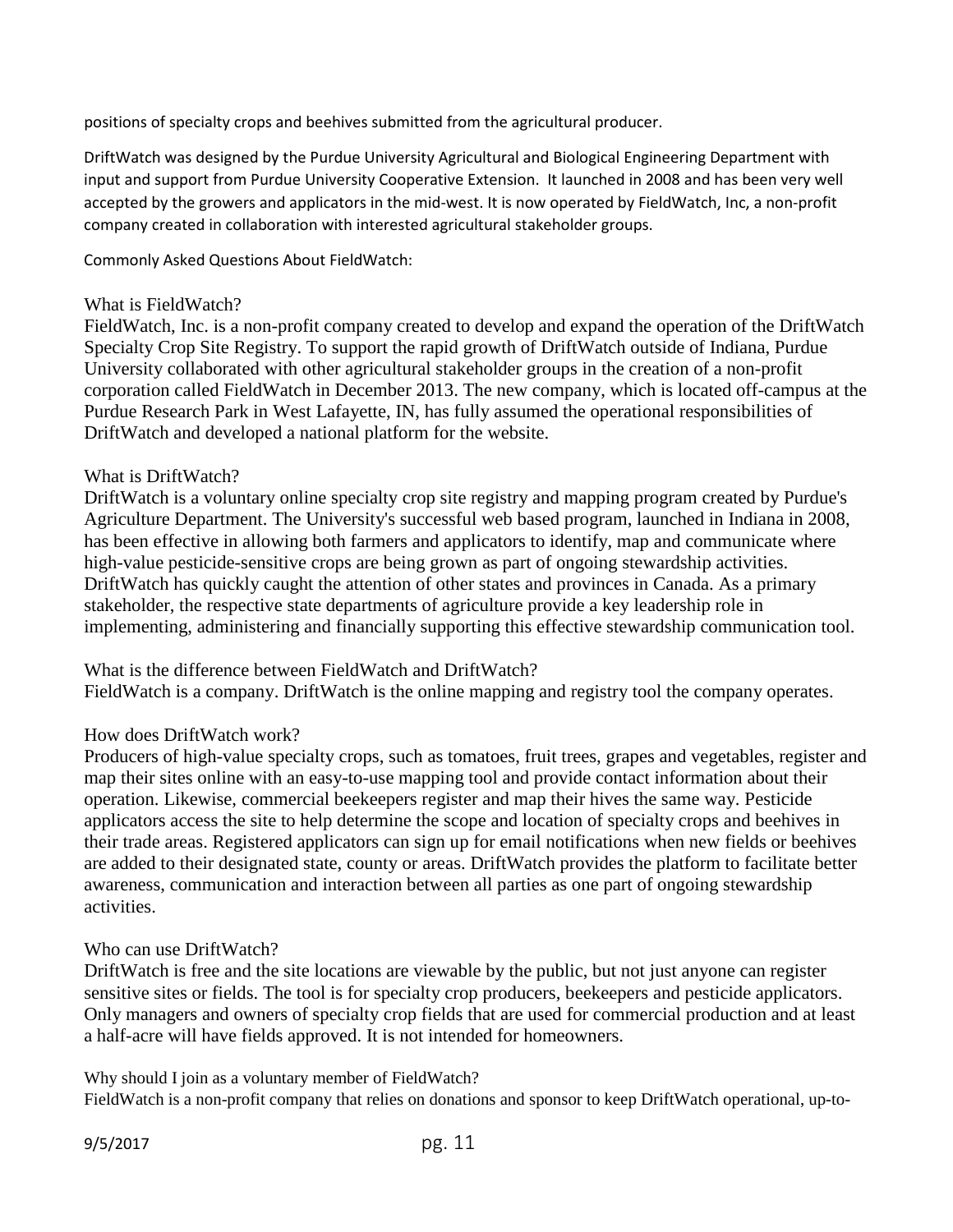date and a useful tool for producers and growers. Because DriftWatch is free to use, the voluntary membership is a means to generate revenue from companies, organizations and individuals that want to get involved and demonstrate their support of the DriftWatch registry. Different member benefits are being developed and will be provided, such as direct data feed subscriptions to member applicators.

FieldWatch has been well received by North Carolina beekeepers. Within one year of launching FieldWatch/ BeeCheck, North Carolina has over 1300 apiaries registered which includes 5,778 hives. NC's specialty crop growers are also seeing the benefit of registering their crops. One of the best benefits of the voluntary mapping system is that it allows out of state applicators and those who are not familiar with the area that they will be operating in a chance to see the location of the specialty crops and apiaries. Also, applicators who are not even registered can view the map and see where these areas are located and make pesticide application decisions to better protect bees and specialty crops.

#### Bee Kill Investigations

The Apiary Section and Pesticide Section continues to coordinate their efforts on bee kill investigations. Over the years, we have investigated many bee kills. Below is a summary of the last five years of case history:

| Investigation        |                  |                         |                |                  |                  |
|----------------------|------------------|-------------------------|----------------|------------------|------------------|
| <b>Type</b>          | 2012             | 2013                    | 2014           | 2015             | 2016             |
| Aerial               | $\mathbf{9}$     | $\boldsymbol{6}$        | 6              | $\overline{9}$   | $\overline{7}$   |
| Aerial/Hum. Ill.     | $\overline{2}$   |                         | $\overline{2}$ | 5                | $\mathbf{1}$     |
| <b>Dealer</b>        | $\sqrt{4}$       | $\overline{7}$          | 5              | $\overline{7}$   | $\overline{a}$   |
| Disposal             | 3                | 3                       |                |                  | $\mathbf{1}$     |
| Fire/Spill/Flood     | 5                | 5                       | $\overline{2}$ | $\overline{4}$   | $\overline{2}$   |
| Ground               | 32               | 36                      | 35             | 35               | 3                |
| <b>Bee</b>           | $\overline{3}$   | $\overline{3}$          | $\overline{2}$ | 13               | $\overline{7}$   |
| Fish                 |                  |                         |                | $\overline{2}$   | $\mathbf{1}$     |
| <b>Human Illness</b> | $\overline{2}$   | $\bf 8$                 | 5              | $\overline{2}$   | 8                |
| License              | $\overline{7}$   | $\boldsymbol{6}$        | 6              | $\boldsymbol{6}$ | 8                |
| <b>ROW</b>           | $\boldsymbol{6}$ | $\overline{7}$          | 6              | 5                | $\boldsymbol{6}$ |
| <b>WPS</b>           | $\overline{7}$   | $\boldsymbol{6}$        | 3              | $\mathbf{1}$     | $\overline{2}$   |
| Residue              | $\mathbf{1}$     |                         | $\mathbf{1}$   | $\mathbf{1}$     | $\overline{2}$   |
| Sale                 |                  | $\overline{\mathbf{4}}$ |                | $\overline{2}$   |                  |
| Vandalism            | $\overline{2}$   | $\overline{2}$          |                | $\mathbf 1$      | $\mathbf{1}$     |
| Cat                  | $\mathbf 1$      |                         |                |                  |                  |
| Wildlife             |                  |                         |                |                  | $\overline{2}$   |
| Dog                  | 3                |                         |                | $\mathbf{1}$     | $\mathbf{1}$     |
| Storage              | $\mathbf{1}$     |                         |                |                  |                  |
| Registration         | 13               |                         |                |                  |                  |
| Total                | 101              | 93                      | 79             | 94               | 94               |

If you have hives that have suffered a significant loss, please do not hesitate to notify either of the two Sections. The Pesticide Section can be reached at (919) 733-3556 or our webpage for Field Compliance contacts may be